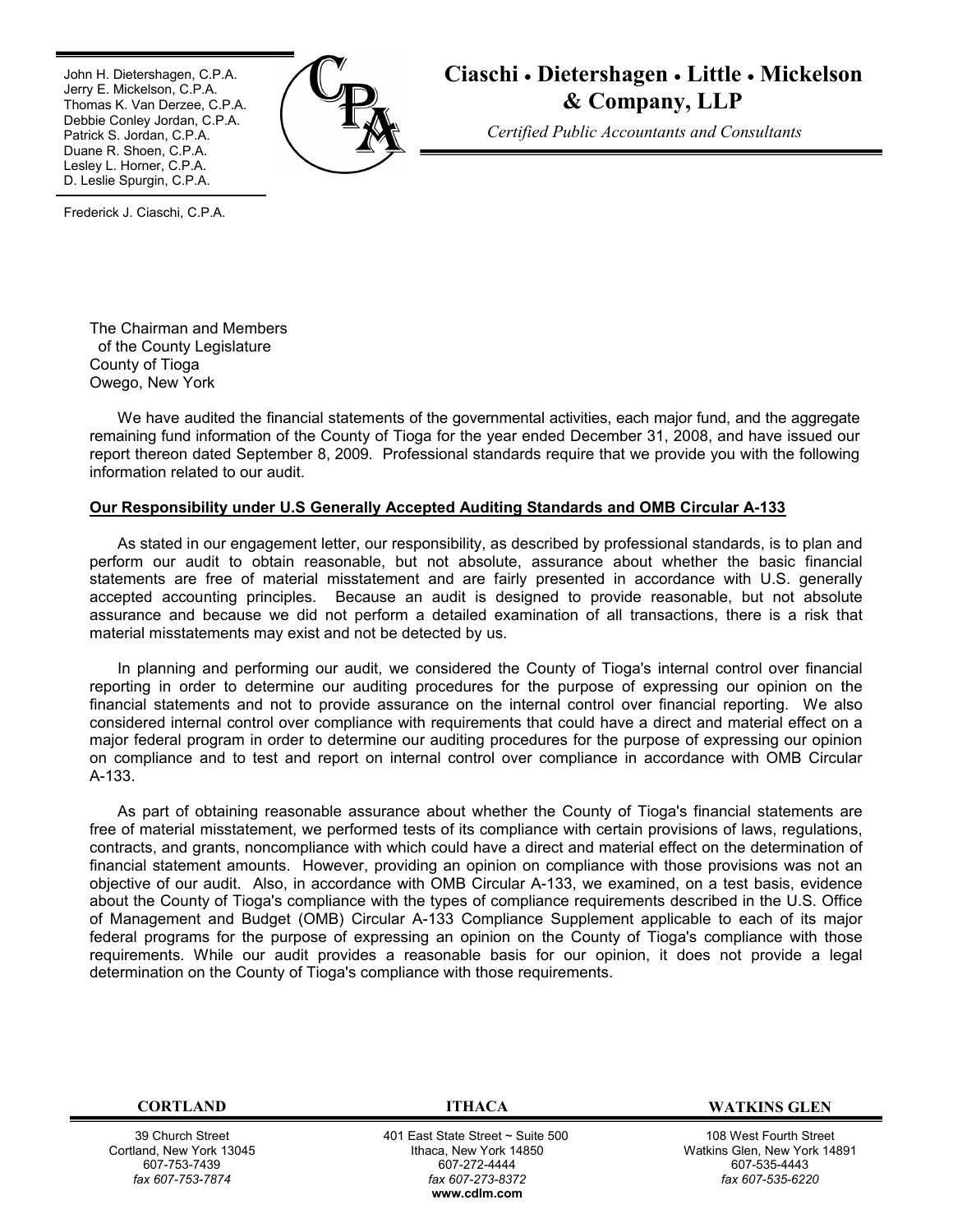# **Planned Scope and Timing of the Audit**

We performed the audit according to the planned scope and timing previously communicated to you in our meeting about planned matters.

# **Qualitative Aspects of Accounting Practices**

#### **Accounting Policies**

Management is responsible for the selection and use of appropriate accounting policies. The significant accounting policies used by the County of Tioga are described in Note 1 to the basic financial statements. During the year ended December 31, 2008, the County changed its method of accounting for other postemployment benefits in accordance with GASB 45 requirements. We noted no transactions entered into by the County of Tioga during the year that were both significant and unusual, and of which, under professional standards we are required to inform you, or transactions for which there is a lack of authoritative guidance or consensus. There are no significant transactions that have been recognized in the financial statements in a different period than when the transaction occurred.

## **Accounting Estimates**

Accounting estimates are an integral part of the basic financial statements prepared by management and are based on management's knowledge and experience about past and current events and assumptions about future events. Certain accounting estimates are particularly sensitive because of their significance to the basic financial statements and because of the possibility that future events affecting them may differ significantly from those expected. The most sensitive estimates affecting the financial statements were self-insurance liabilities and accumulated depreciation.

Management's estimates of self-insurance liabilities and accumulated depreciation are based on various assumptions. We evaluated the key factors and assumptions used to develop the self-insurance liabilities and accumulated depreciation estimates in determining that they are reasonable in relation to the financial statements taken as a whole.

# **Disclosures**

The disclosures in the financial statements are neutral, consistent, and clear. Certain financial statement disclosures are particularly sensitive because of their significance to financial statement users. The most sensitive disclosures concern capital assets, debt, and the other postretirement benefits expense and liabilities, the details of which are presented in Notes 2.A.7, 2.B.2 and 2.B.3 of the financial statements.

# **Difficulties Encountered in Performing the Audit**

We encountered no significant difficulties in dealing with management in performing and completing our audit.

#### **Corrected and Uncorrected Misstatements**

Professional standards require us to accumulate all known and likely misstatements identified during the audit, other than those that are trivial, and communicate them to the appropriate level of management. Management has corrected all such misstatements. The audit adjustments referred to are enumerated below:

| <b>General Fund</b>     |   | Asset  |   | Liability |
|-------------------------|---|--------|---|-----------|
| Record accounts payable | S |        | S | 264.831   |
| Capital Fund            |   |        |   |           |
| Record grant receivable |   | 34.523 |   |           |
| Record accounts payable |   |        |   | 41.626    |